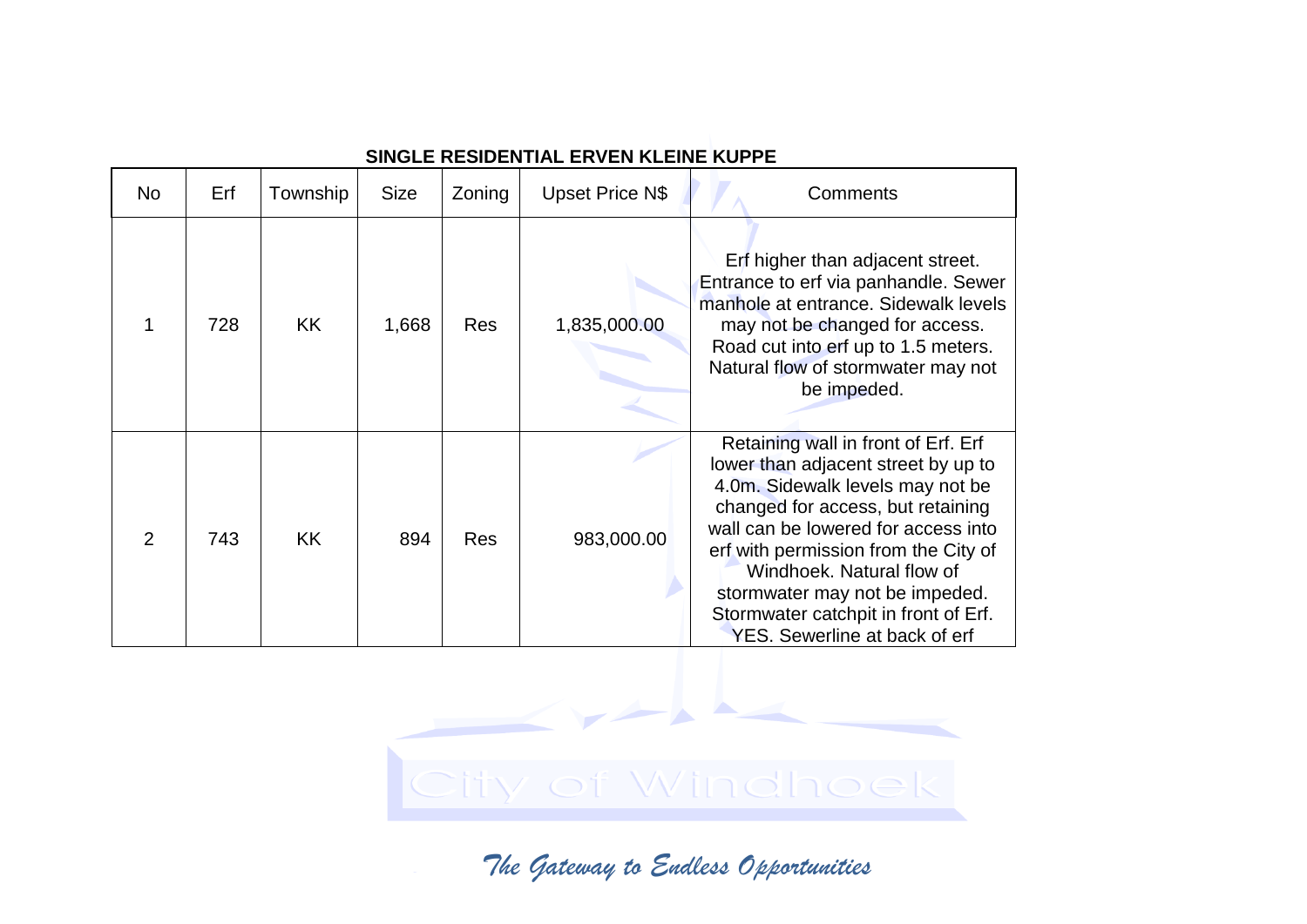| 3              | 744 | <b>KK</b> | 798 | <b>Res</b> | 878,000.00   | Retaining wall in front of erf. Erf<br>lower than adjacent street by up to<br>4.5m. Sidewalk levels may not be<br>changed for access, but retaining<br>wall can be lowered for access into<br>erf with permission from the City of<br>Windhoek. Natural flow of<br>stormwater may not be<br>impeded. YES. Sewerline at back of<br>erf                                        |
|----------------|-----|-----------|-----|------------|--------------|------------------------------------------------------------------------------------------------------------------------------------------------------------------------------------------------------------------------------------------------------------------------------------------------------------------------------------------------------------------------------|
| $\overline{4}$ | 745 | <b>KK</b> | 968 | <b>Res</b> | 1,065,000.00 | Retaining wall in front of Erf. Erf.<br>lower than adjacent street by up to<br>5.0m. Sidewalk levels may not be<br>changed for access, but retaining<br>wall can be lowered for access into<br>erf with permission from the City of<br>Windhoek. Natural flow of<br>stormwater may not be impeded.<br>Stormwater catchpit in front of<br>Erf. YES. Sewerline at back of erf. |
| 5              | 780 | <b>KK</b> | 939 | <b>Res</b> | 1,033,000.00 | Erf much higher than adjacent street.<br>Sidewalk levels may not be changed<br>for access. Road cut into erf up to<br>3.0 meters with a high embankment.<br>Natural flow of stormwater may not<br>be impeded.                                                                                                                                                                |

City of Windhoek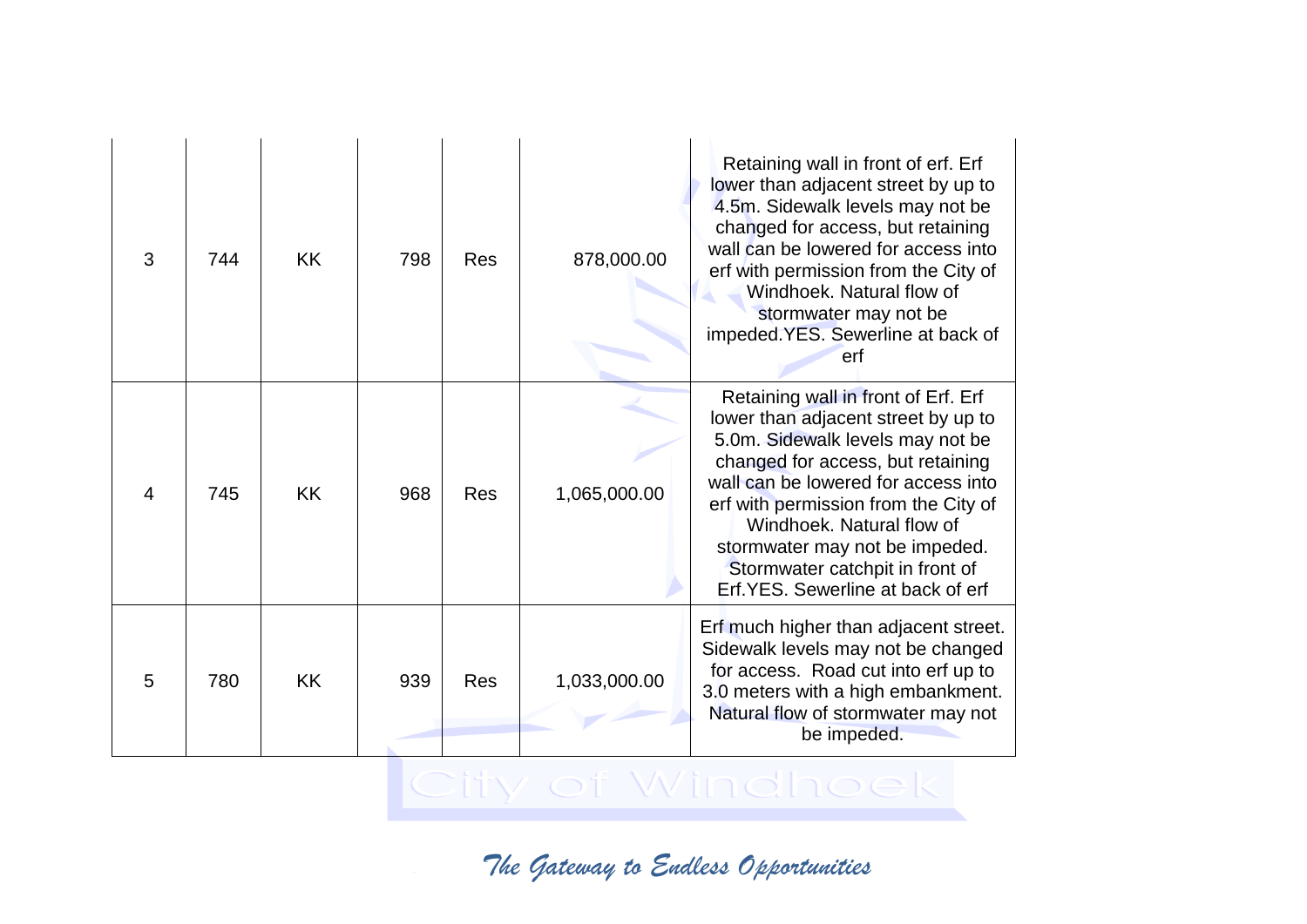| 6 | 935 | KK.       | 1,031 | <b>Res</b> | 1,134,000.00 | Erf much lower than adjacent street.<br>Sidewalk levels may not be changed<br>for access. Road fill into erf up to 4.0<br>meters with a high embankment.<br>Natural flow of stormwater may not<br>be impeded.                                      |
|---|-----|-----------|-------|------------|--------------|----------------------------------------------------------------------------------------------------------------------------------------------------------------------------------------------------------------------------------------------------|
|   | 726 | <b>KK</b> | 841   | <b>Res</b> | 925,000.00   | Erf lower than adjacent street.<br>Sidewalk levels may not be changed<br>for access. Road fill into erf up to 1.5<br>meters. Natural flow of stormwater<br>may not be impeded. Stormwater<br>catchpit in front of erf. Sewerline at<br>back of erf |
| 8 | 729 | <b>KK</b> | 943   | Res        | 1,037,000.00 | Erf higher than adjacent street.<br>Entrance to erf via panhandle.<br>Sidewalk levels may not be changed<br>for access. Road cut into erf up to<br>1.5 meters. Natural flow of<br>stormwater may not be impeded.                                   |

## $0e<sub>k</sub>$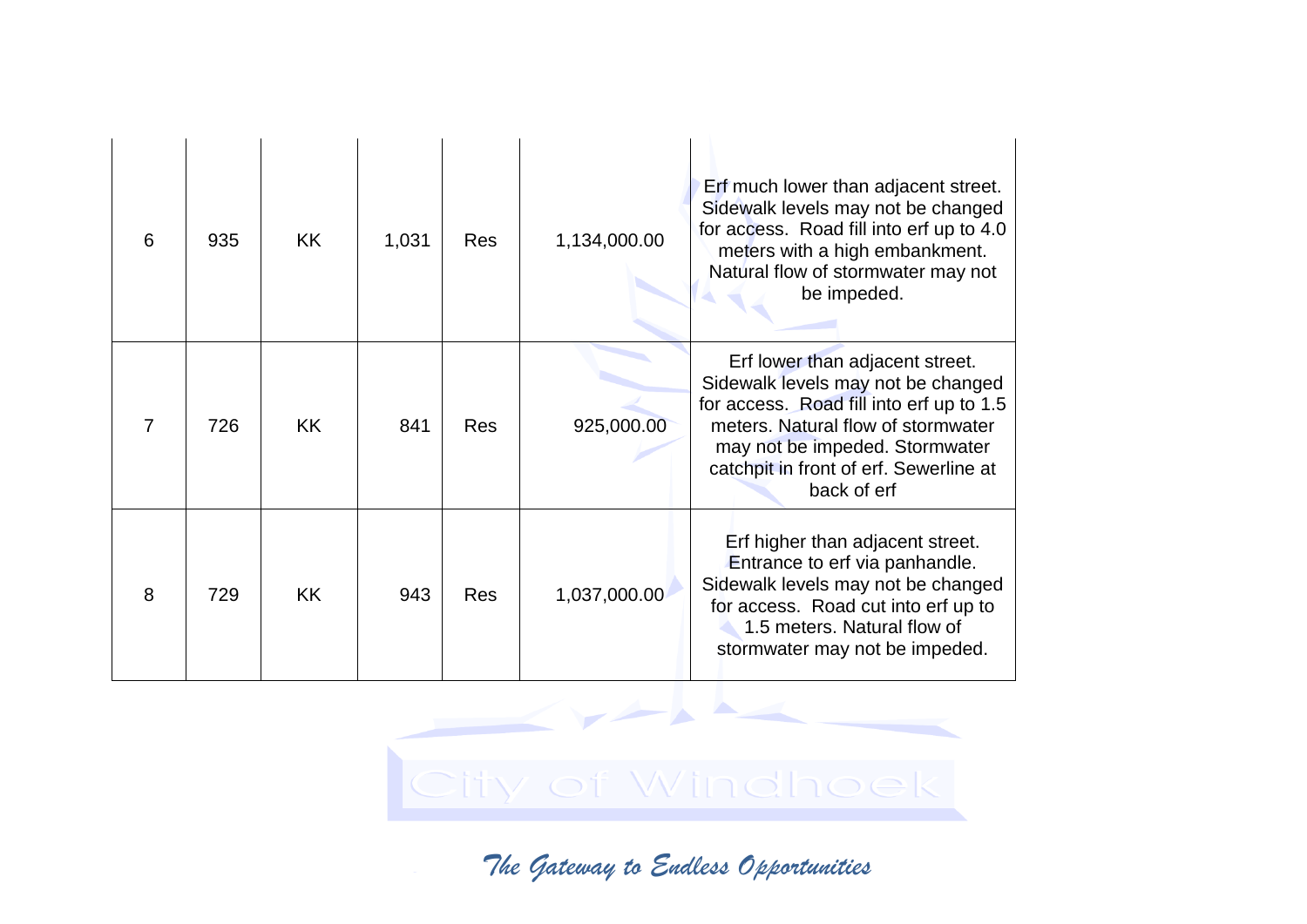| 9               | 742 | <b>KK</b> | 771   | <b>Res</b> | 848,000.00   | Retaining wall in front of Erf. Erf.<br>lower than adjacent street by up to<br>3.5m. Sidewalk levels may not be<br>changed for access, but retaining<br>wall can be lowered for access into<br>erf with permission from the City of<br>Windhoek, Natural flow of<br>stormwater may not be impeded.<br>Stormwater catchpit in front of Erf.<br>Sewerline at back of erf |
|-----------------|-----|-----------|-------|------------|--------------|------------------------------------------------------------------------------------------------------------------------------------------------------------------------------------------------------------------------------------------------------------------------------------------------------------------------------------------------------------------------|
| 10 <sup>°</sup> | 746 | <b>KK</b> | 1,153 | <b>Res</b> | 1,269,000.00 | Retaining wall in front of erf. Erf.<br>lower than adjacent street by up to<br>5.0m. Sidewalk levels may not be<br>changed for access, but retaining<br>wall can be lowered for access into<br>erf with permission from the City of<br>Windhoek, Natural flow of<br>stormwater may not be impeded.<br>Sewerline at back of erf                                         |

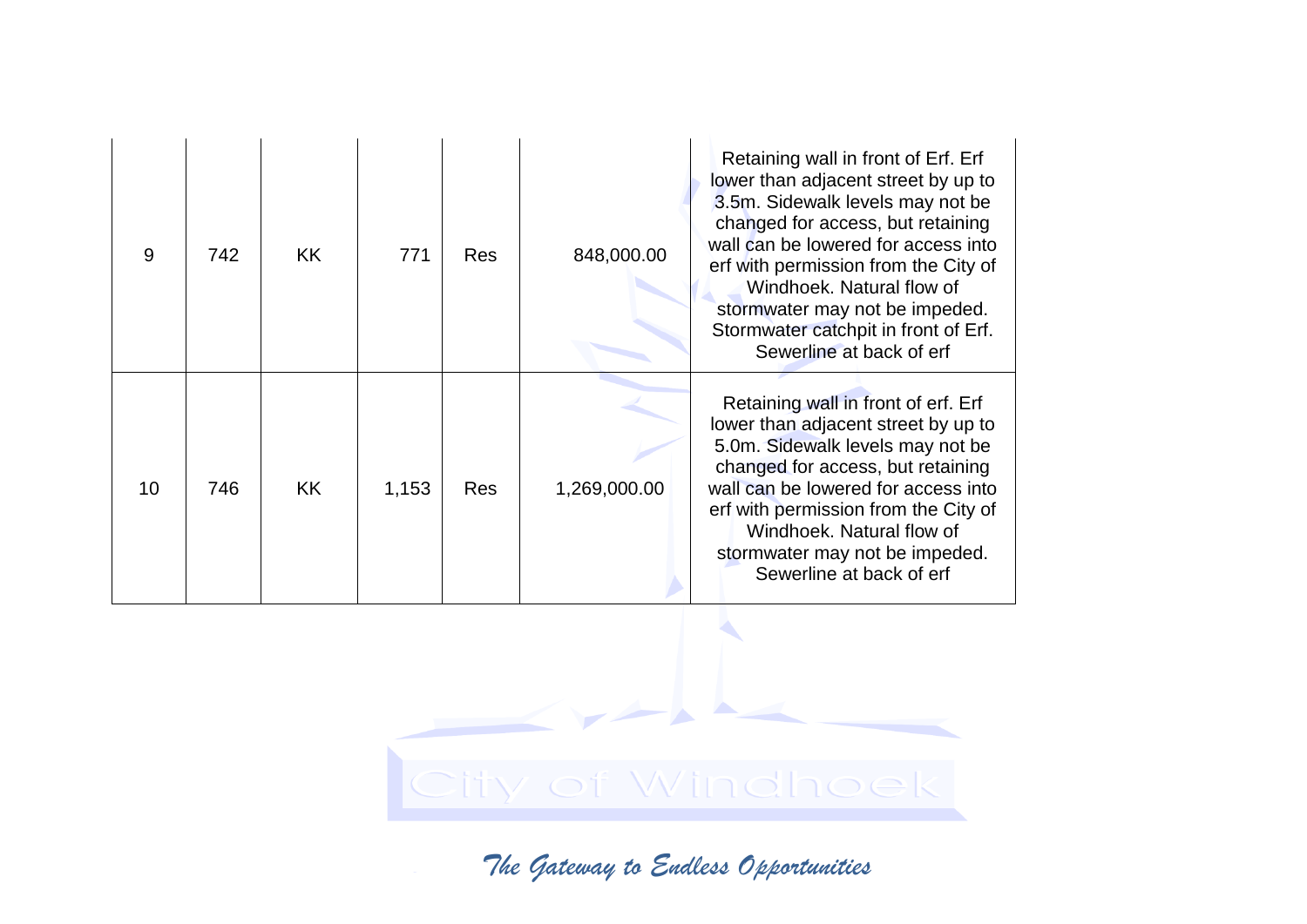| 11 | 754 | <b>KK</b> | 742 | <b>Res</b> | 816,000.00 | Erf lower than adjacent street. Sewer<br>manholes in front of erf. Sidewalk<br>levels may not be changed for<br>access. Road fill into erf up to 3.0<br>meters. Deep stormwater stream<br>through erf. Natural flow of<br>stormwater may not be impeded.                          |
|----|-----|-----------|-----|------------|------------|-----------------------------------------------------------------------------------------------------------------------------------------------------------------------------------------------------------------------------------------------------------------------------------|
| 12 | 764 | <b>KK</b> | 823 | Res        | 905,000.00 | Erf lower than adjacent street.<br>Entrance to erf via panhandle. Sewer<br>manhole at entrance. Sidewalk levels<br>may not be changed for access.<br>Road fill into erf up to 1.5 meters.<br>Natural flow of stormwater may not<br>be impeded. Sewerline on three<br>sides of erf |
| 13 | 827 | <b>KK</b> | 857 | <b>Res</b> | 942,000.00 | Erf higher than adjacent street.<br>Narrow erf frontage. Sidewalk levels<br>may not be changed for access.<br>Road cut into erf up to 1.5 meters.<br>Natural flow of stormwater may not<br>be impeded.                                                                            |

City of Windhoek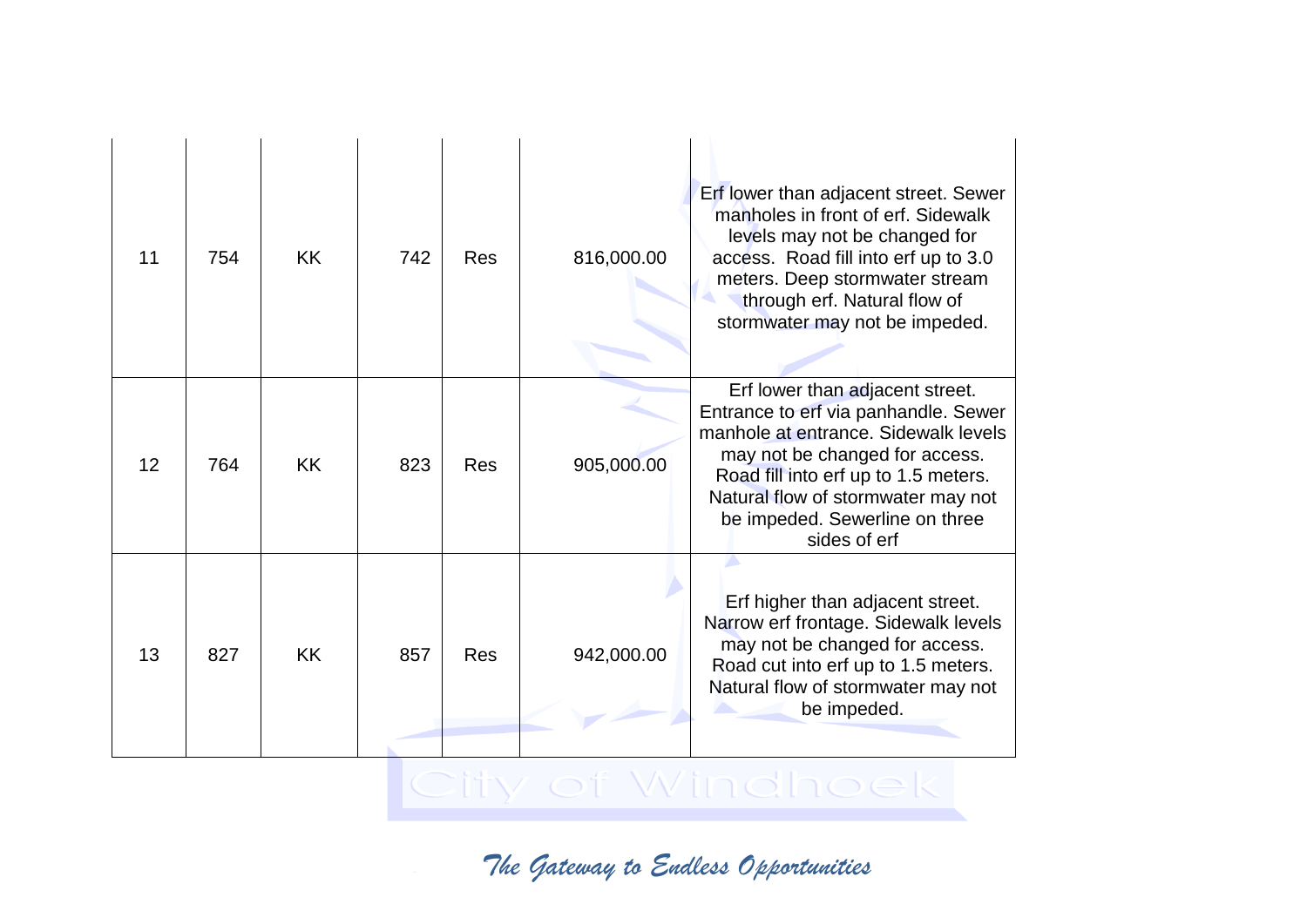| 14 | 936 | <b>KK</b> | 918   | <b>Res</b> | 1,010,000.00 | Erf much lower than adjacent street.<br>Entrance to erf via panhandle. Sewer<br>manhole at entrance. Sidewalk levels<br>may not be changed for access.<br>Road fill into erf up to 3.0 meters.<br>Natural flow of stormwater may not<br>be impeded. Sewerline in panhandle<br>of erf |  |
|----|-----|-----------|-------|------------|--------------|--------------------------------------------------------------------------------------------------------------------------------------------------------------------------------------------------------------------------------------------------------------------------------------|--|
| 15 | 823 | <b>KK</b> | 750   | <b>Res</b> | 825,000.00   | Erf higher than adjacent street.<br>Sidewalk levels may not be changed<br>for access. Road cut into erf up to<br>1.5 meters. Natural flow of<br>stormwater may not be impeded.                                                                                                       |  |
| 16 | 752 | <b>KK</b> | 1,603 | <b>Res</b> | 1,763,000.00 | Erf lower than adjacent street. Entrance<br>to erf via panhandle. Sidewalk levels<br>may not be changed for access. Road<br>fill into erf up to 2.0 meters. Natural flow<br>of stormwater may not be impeded.                                                                        |  |
|    |     |           |       |            |              |                                                                                                                                                                                                                                                                                      |  |